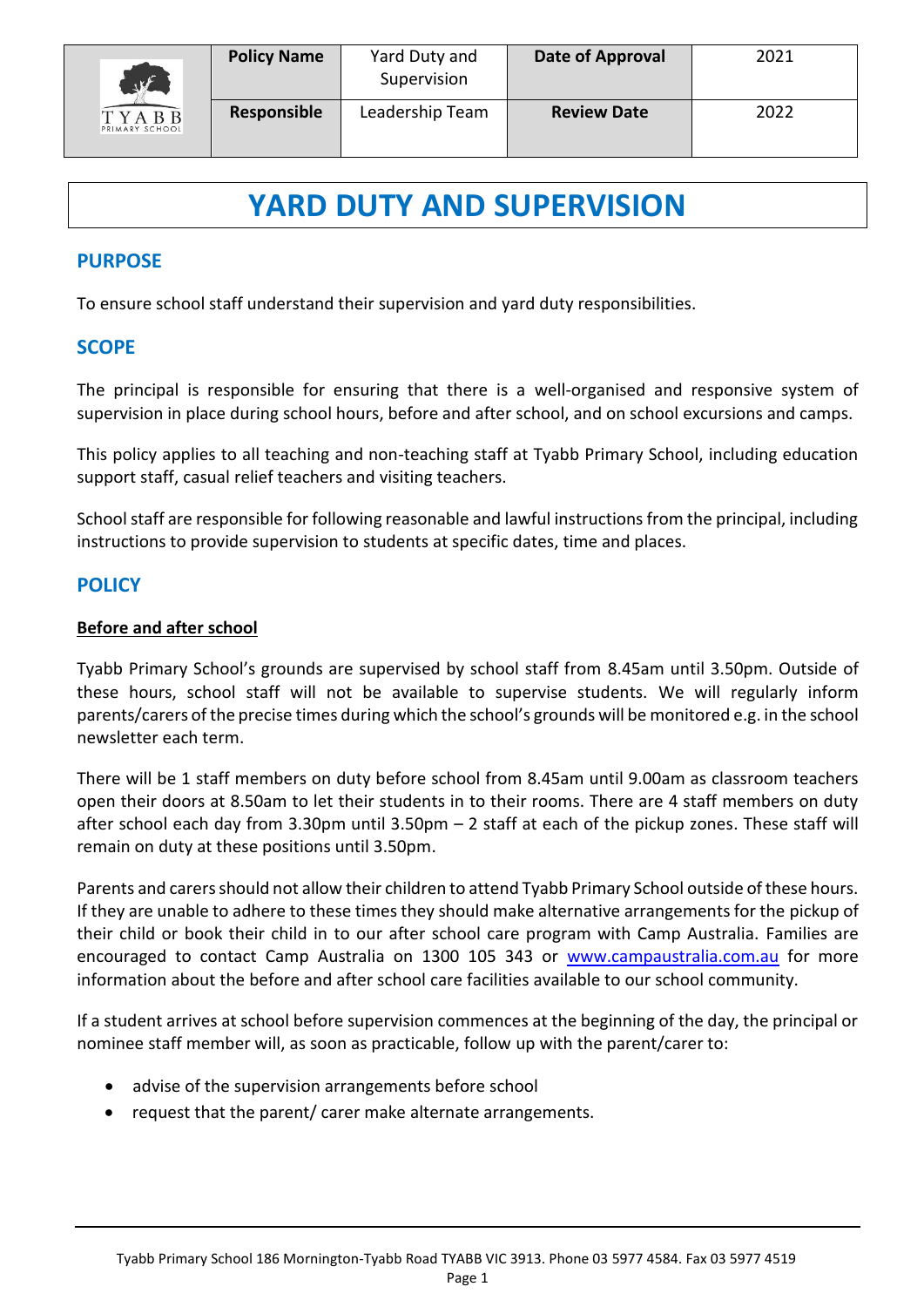If a student is not collected before supervision finishes at the end of the day, the principal or nominee staff member will consider whether it is appropriate to:

- attempt to contact the parents/carers
- attempt to contact the emergency contacts
- place the student in an out of school hours care program (if registered)
- contact Victoria Police and/or the Department of Health and Human Services (Child Protection) to arrange for the supervision, care and protection of the student.

School staff who are rostered on for before or after school supervision must follow the processes outlined below.

#### **Yard duty**

All staff at Tyabb Primary School are expected to assist with yard duty supervision and will be included in the yard duty timetable.

The principal or Assistant Principal is responsible for preparing and communicating the yard duty roster on a regular basis. At Tyabb Primary School, school staff will be designated a specific yard duty area to supervise.

The designated yard duty areas for our school as of Term 1, 2019 are outlined in the diagram below:

| Zone                                                                                                                            | Area                                                                                                                                                                                                    |
|---------------------------------------------------------------------------------------------------------------------------------|---------------------------------------------------------------------------------------------------------------------------------------------------------------------------------------------------------|
| Zone 1                                                                                                                          |                                                                                                                                                                                                         |
| Supervised by teachers on the Yard Duty<br>Timetable listed as Team 1 and also announced<br>via the school PA system.           | This includes the areas outside of the Junior<br>Block - rooms 1-8 and rooms 9 -10, artificial<br>court, oak tree area, prep /1 playground, 2-4<br>playground and around the multi-purpose<br>building. |
| Zone 2<br>Supervised by teachers on the Yard Duty<br>Timetable listed as Team 2 and also announced<br>via the school PA system. | This includes the area around the portables,<br>BER, concrete basketball court, environment<br>centre and oval.                                                                                         |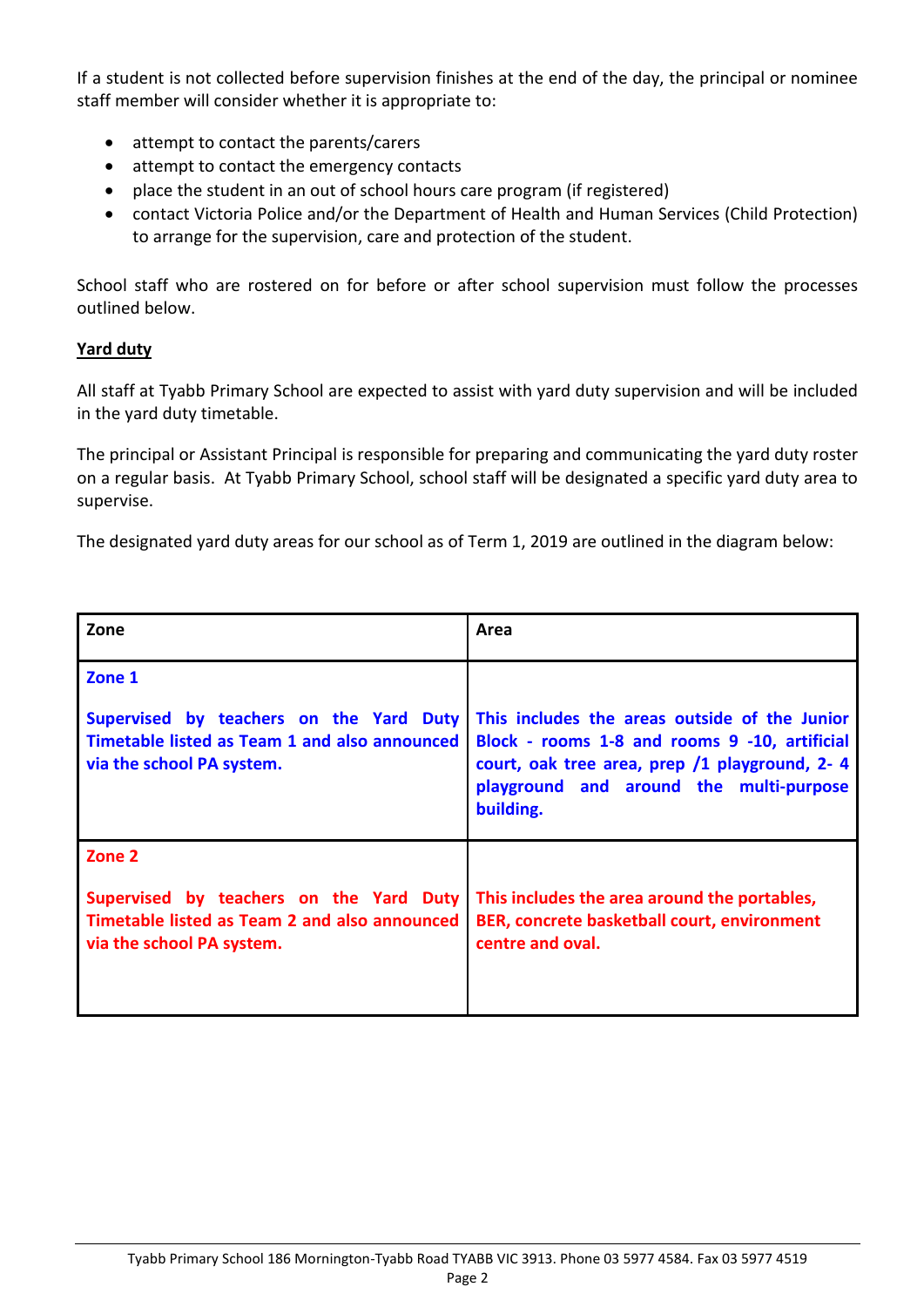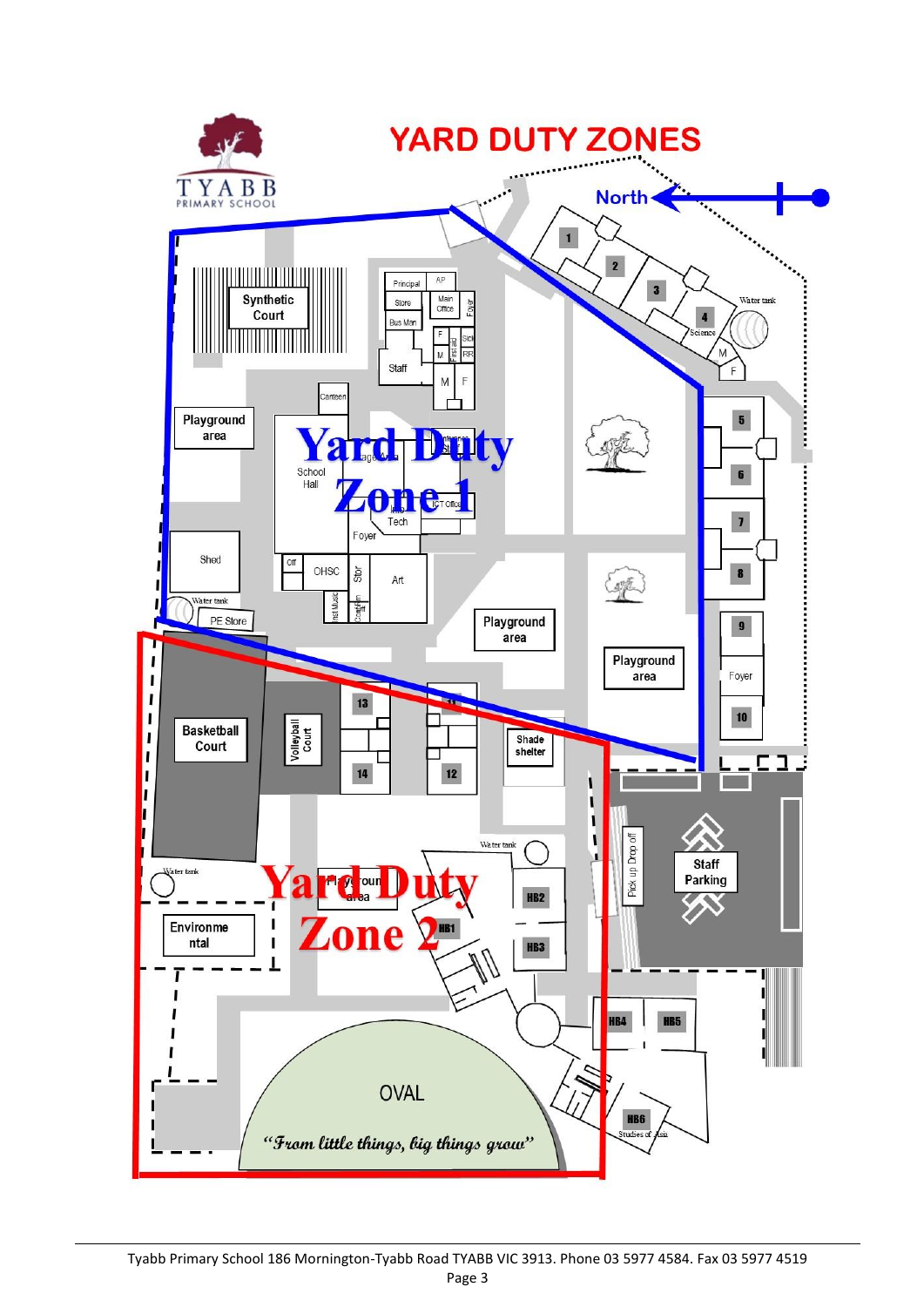School staff must wear a provided safety/hi-vis vest whilst on yard duty. Safety/hi-vis vests will be supplied to all staff and stored in classrooms with spares available on the hooks in the staffroom.

Staff who are rostered for yard duty must remain in the designated area until they are replaced by a relieving teacher.

During yard duty, supervising staff must:

- methodically move around the entire designated zone
- be alert and vigilant
- intervene immediately if potentially dangerous or inappropriate behaviour is observed
- enforce behavioural standards and implement appropriate consequences for breaches of safety rules, in accordance with our values, school welfare and discipline policy and the school's Student Engagement and Wellbeing policy
- ensure that students who require first aid assistance receive it as soon as practicable.
	- In minor cases, yard duty teachers can treat students on the spot using the supplies in their 'bum bag' eg: bandaid on a minor graze.
	- In more significant cases, students should be sent to the office for first aid treatment. When sending students in to the first aid room the yard duty teacher should give students a first aid card to signify that they have spoken to a teacher.
	- In severe cases, the yard duty teacher should contact the office via mobile phone or through another student to seek first aid support at the location of the accident.

All students receiving first aid via the first aid room will have the incident and treatment recorded in the first aid book and entered on to CASES.

If being relieved of their yard duty shift by another staff member (for example, at half time play and lunch time), ensure that a brief but adequate 'handover' is given to the next staff member.

If the supervising staff member is unable to conduct yard duty at the designated time, they should contact the Assistant Principal with as much notice as possible prior to the relevant yard duty shift to ensure that alternative arrangements are made.

If the supervising staff member needs to leave yard duty during the allocated time, they should ask another staff member to take over or contact the Assistant Principal for support. They should not leave the designated area until the relieving staff member has arrived in the designated area.

If a relieving or next staff member does not arrive for yard duty, the staff member currently on duty should contact the office and not leave the designated area until a replacement staff member has arrived.

Should students require assistance during recess or lunchtime, they are encouraged to speak to the supervising yard duty staff member.

## **Classroom/Specialist Area**

The classroom/specialist teacher is responsible for the supervision of all students in their care during class time. **Students must be supervised at all times**. This includes the transition of classes from one part of the school to another eg walking to computer lab or assembly, doing school pride duty or going to a specialist area.

In the morning specialist teachers will collect grades and take to specialist lessons.